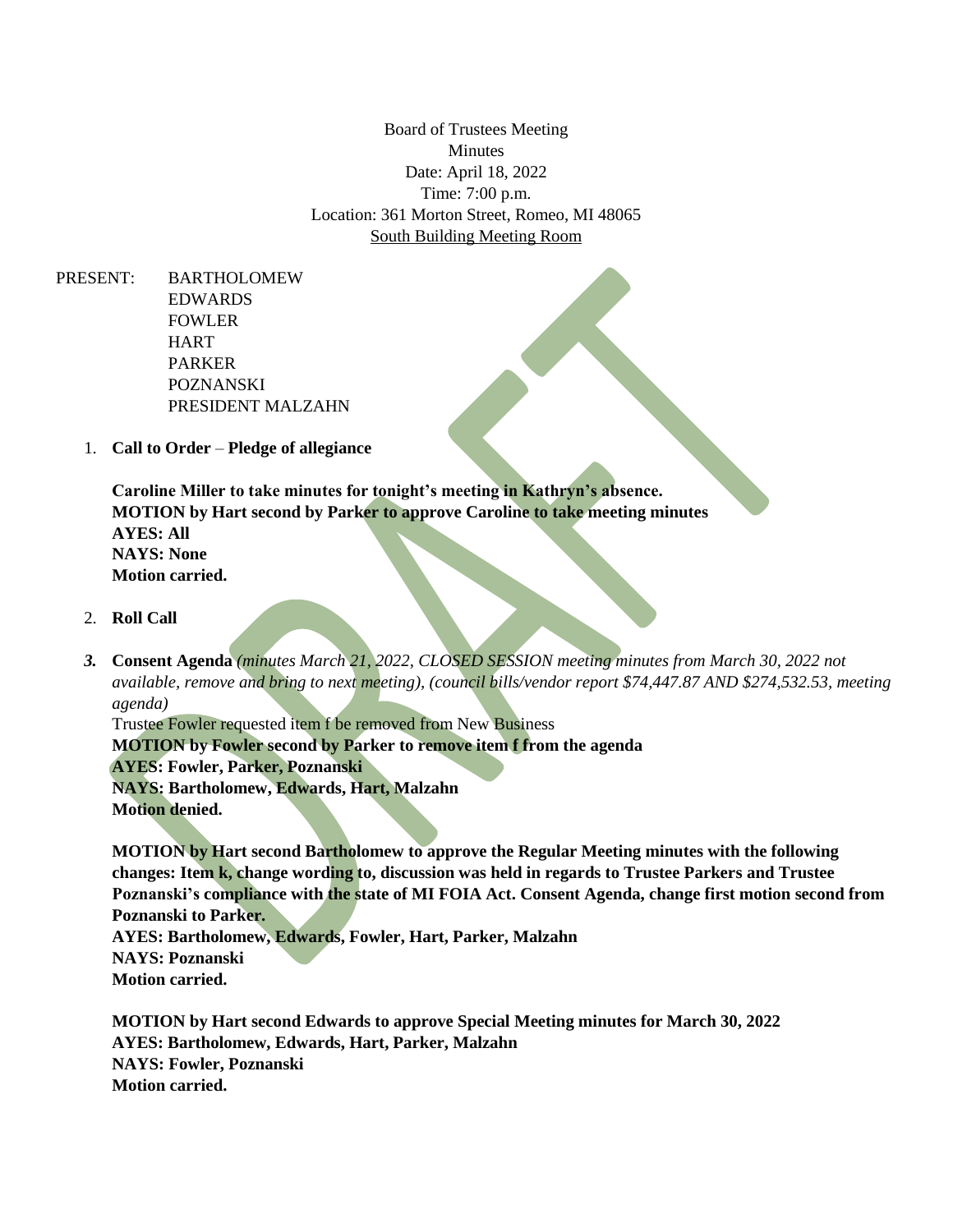# **MOTION by Edwards second Bartholomew to approve the Check Register Report AYES: Bartholomew, Edwards, Fowler, Hart, Malzahn NAYS: Parker, Poznanski Motion carried.**

- **4. Special Presentations –** Rob Covault, Documents on Demand, discussed specializing in document imaging and scanning services for municipalities to make our website more efficient.
- **5. Correspondence(s)**  None
- **6. Public Comment –** President Malzahn let everyone know it is ok to make public comments or ask questions during each agenda item and not only at the Public Comments agenda item.

**Robert S. Hooth Jr. – made comments Trustee Fowler – made comments Christine from Scott Roberts Law – made comments Kurt Gore – made comments**

## **7. Officer reports**

- a. President report given
- b. Clerk no report
- c. Treasurer no report
- d. Trustees
	- Trustee Poznanski report given
- e. Ex-Officio Planning Commission No report

### **8. Committee Reports**

a. Bruce Sewer Capacity Subcommittee did not meet, legal council is drafting a revised agreement for Board review.

### **9. UNFINISHED BUSINESS**

a. Resource Officer

**Public comments were made MOTION by Edwards second Hart to move forward with the length of term revised to 4 years AYES: Bartholomew, Edwards, Fowler, Hart, Parker, Poznanski, Malzahn NAYS: None Motion carried.**

b. Lawn RFP

**MOTION by Malzahn second Parker to repost RFP AYES: All NAYS: None Motion carried.**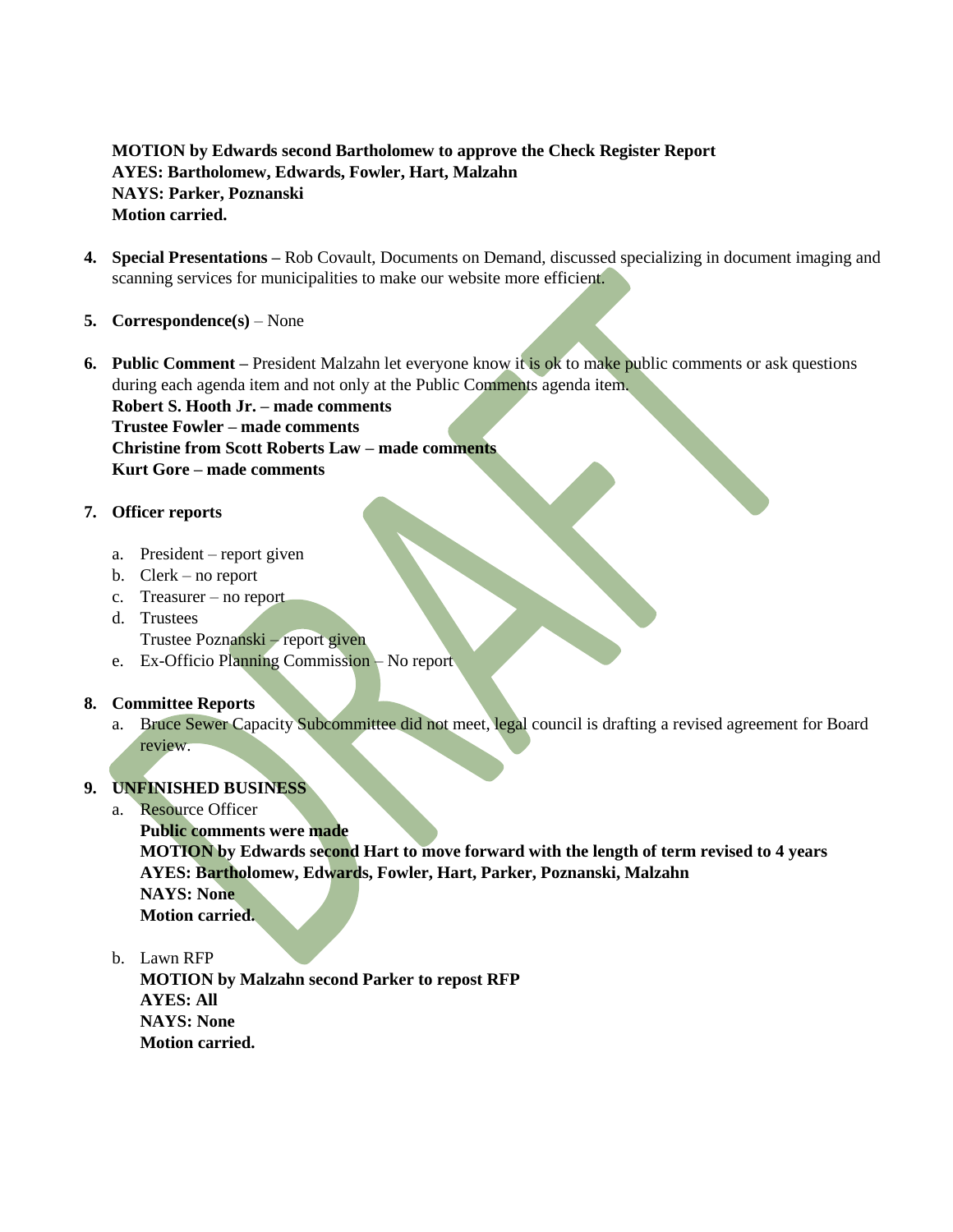#### **10. NEW BUSINESS**

**a.** HDC Appointment **Paul Witulski made comments MOTION by Malzahn second Hart to appoint Paul to HDC board AYES: All NAYS: None Motion carried.**

 b. MI Junktiques Special Event Permit **MOTION by Bartholomew second Fowler to approve request as submitted AYES: All NAYS: None Motion carried.**

**c.** Arbor Day Special Event Permit **MOTION by Hart second Edwards to approve request as submitted AYES: All NAYS: None Motion carried.**

**d.** Village Alley Special Event Permit **Elizabeth Miller made comments MOTION by Hart second Parker to approve request with approval from FIRE and EMS AYES: Bartholomew, Edwards, Fowler, Hart, Parker, Malzahn NAYS: Poznanski Motion carried.**

**e.** River of God Special Event Permit **MOTION by Bartholomew second Poznanski to approve request excluding the street and alley closures AYES: All NAYS: None Motion carried.**

**f.** Marihuana License Transfer Request **Public comments were made MOTION by Bartholomew second Edwards to approve the transfer of the marihuana license from 14940 and 14900 33 Mile Road to 100 McLean Drive as submitted AYES: Bartholomew, Edwards, Hart, Parker, Malzahn NAYS: Fowler, Poznanski Motion carried.**

**g.** Roads Proposal

**Public comments were made**

**MOTION by Bartholomew second Hart to authorize legal counsel, with assistance from Miller Canfield to draft the ballot proposal language, levy 2 mils for highway and for issuance of 4 million dollar bond for capital street improvements.** 

**AYES: Bartholomew, Edwards, Fowler, Hart, Poznanski, Malzahn**

**NAYS: Parker**

**Motion carried.**